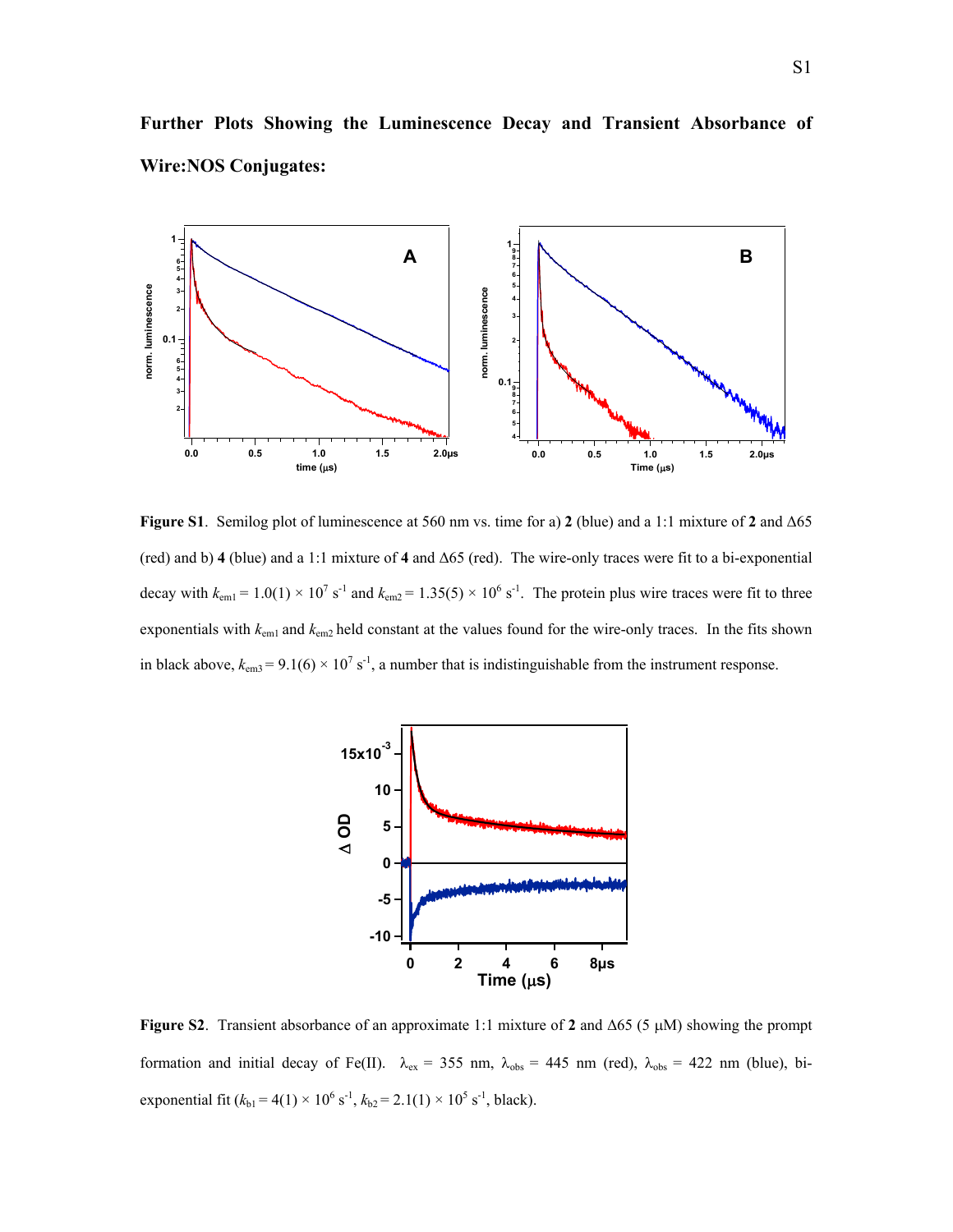

**Figure S3**. Transient absorbance at 442 nm of ∆65 (16 µM) bound to approximately 1.5 eq. **2** (red) or **4** (blue). The red trace shows the rapid formation ( $\leq$  300 ps) of hemeFe(II) while the blue trace shows no indication of Fe(II) formation.  $\lambda_{ex}$  = 355 nm.

## **Simulation of the Proposed Electron Hopping Kinetics in Wire:NOS Conjugates:**

The proposed electron hopping mechanism was simulated according to the expanded model shown in Scheme S1, leading to the following differential equations:

$$
\frac{\partial A}{\partial t} = -(k_0 + k_1)A\tag{S1}
$$

$$
\frac{\partial B}{\partial t} = k_1 A - (k_2 + k_3 + k_5)B + k_{-3}C
$$
 (S2)

$$
\frac{\partial C}{\partial t} = k_3 B - (k_{-3} + k_4)C \tag{S3}
$$

$$
\frac{\partial D}{\partial t} = k_4 C + k_5 B \tag{S4}
$$

These equations were solved numerically in Matlab using the estimated distance and driving force parameters shown in Table S1 and  $\lambda = 0.8$  V. The resulting ET kinetics are shown graphically in Figure S4.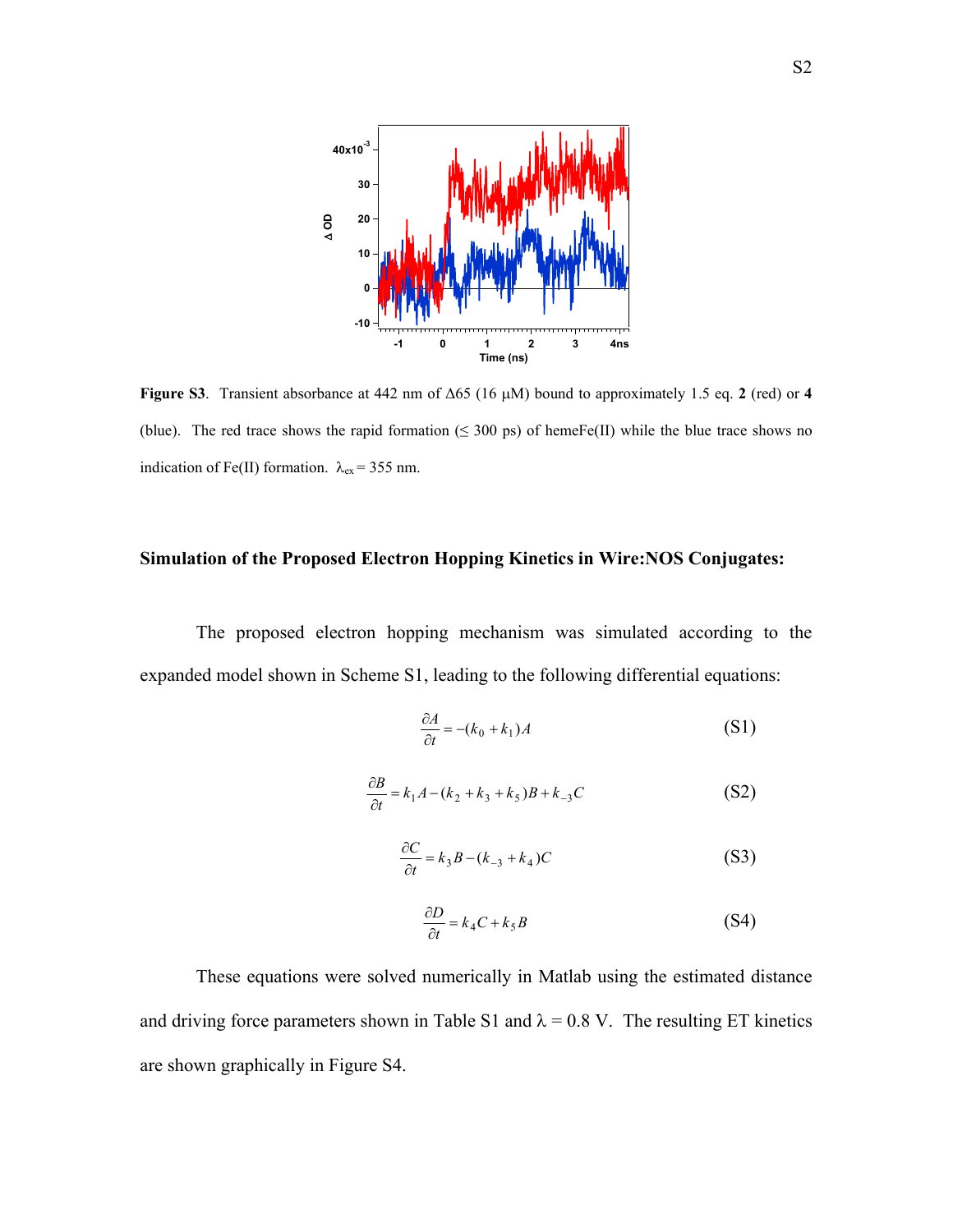

Scheme S1. Expanded model for simulation of the hopping kinetics in photoexcited Re-Im-F<sub>8</sub>bp-Im:∆65.  $br \equiv$  perfluorobiphenyl bridge.

| Reaction (Scheme S1) | estimated $r(A)$ | estimated $-\Delta G(V)$ |
|----------------------|------------------|--------------------------|
| -1                   | NA               | NA                       |
| $\overline{2}$       | $\mathfrak{Z}$   | 0.35                     |
| $\overline{3}$       | 3                | 2.4                      |
| $\overline{4}$       | 6                | $-0.1 - 0.2$             |
| 4 (reverse)          | 6                | $0.1 - 0.2$              |
| 5                    | 6                | 1.15-1.25                |
| 6                    | 20               | 1.05                     |

**Table S1.** Distance and driving force parameters for simulation of hopping kinetics.